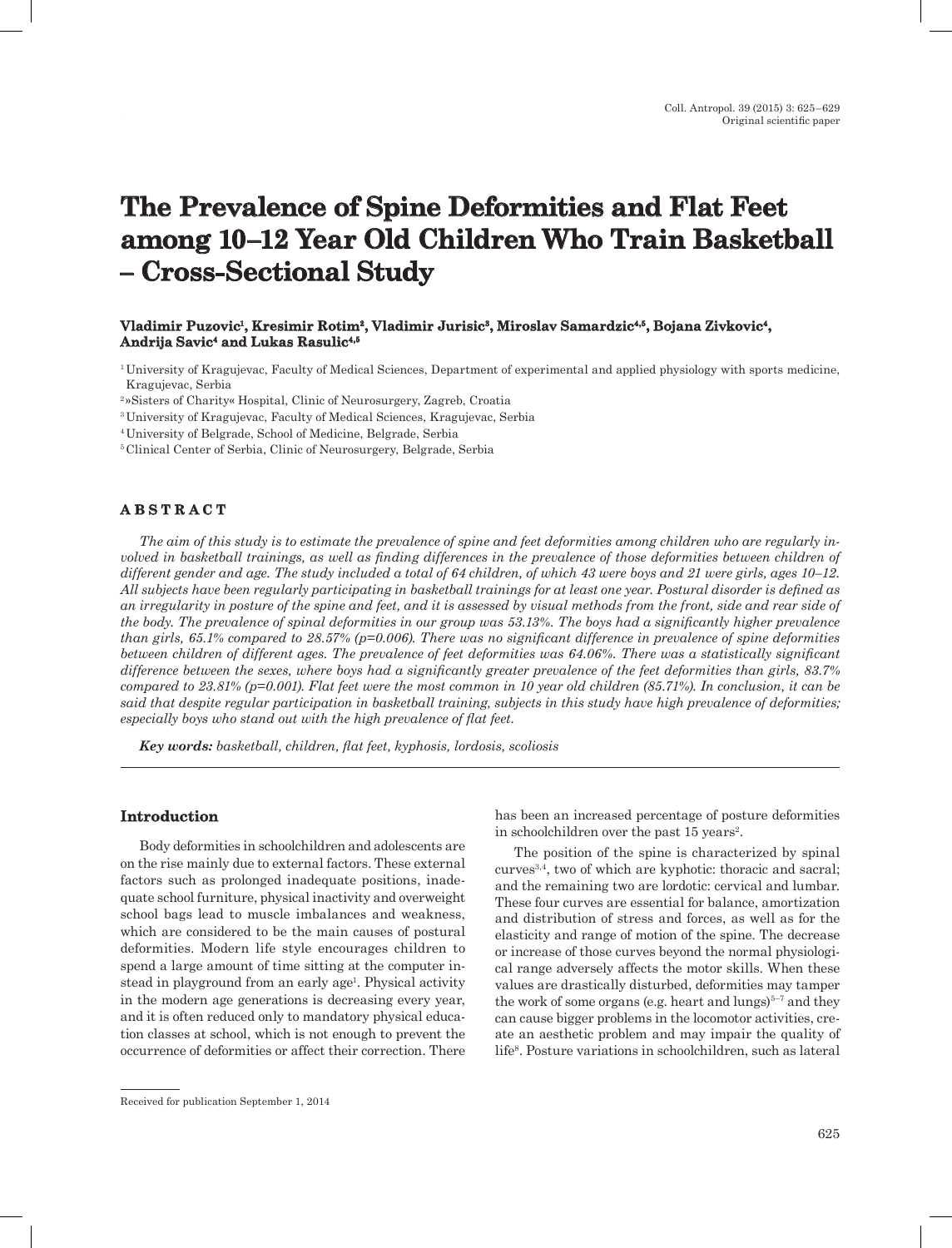asymmetry, have been regarded as potential risk factors for low back pain, while hyperkyphotic posture according to some studies does not present a risk factor  $9-11$ . The most common spinal deformities are: increased kyphotic thoracic curve – kyphosis, which often results in increasing cervical and lumbar lordotic curvature – cervical or lumbar hyperlordosis, and the third most common spine deformity is a lateral bending of the spine – scoliosis. Spine deformities, depending on their degree, lead to an improper position of shoulders and shoulder blades, as well as to deformation of the rib cage.

Flat feet (*pes planus*) are common disorder of posture in younger schoolchildren<sup>12–15</sup>. It is clinically easily recognizable deformity, which is characterized by the lowering of the arch of the foot which increases the contact area of the foot with the ground<sup>16</sup>. Flat feet in children are usually classified as physiological (flexible) and pathological (rigid) flat feet $12,14,16$ .

During standing, walking or running, feet transfers entire weight to the surface. Structure of the arch of the foot and biomechanics of the lower leg are in functional relationship. The arch ensures an elastic connection between the forefoot and the hindfoot, and it can demonstrate two extremes of anatomical structural positions. Those two positions are the high arch of pes cavus and the flat arch of pes planus. Proper anatomical position of the arch of the foot ensure that forces incurred throughout standing, walking or running are dissipated, before they reaches the long bones of the lower leg.

Pes planus is characterized by lower or flat arch of the foot, and with talus bone head displaced medially and distally in regard to navicular bone. Consequently, the spring ligament, which is the main support of the medial longitudinal arch (MLA), and tibialis posterior muscle tendon are stretched. Excessive stretching of those two elements causes the absent of MLA function in individuals with pes planus. Foot is in everted position. In individuals with flatfeet, the foot position should be distinguished on »rigid« and »flexible«. Individuals with »rigid« flatfeet have absent or dysfunctional MLA in both seated and standing positions. In »flexible« flatfeet MLA is present while individual is sitting or standing up on their toes, and this flatfeet condition can be corrected with arch supports, which are added within the footwear.

Although sports activities positively affect the reduction of the deformity, the majority of the researchers came to the conclusion that a large number of repeated movements in sports and muscle imbalances affect the incidence and development of certain disorders in posture<sup>17</sup>. Also, long retaining of unnatural positions could lead to the development of deformities, which is usually found among professional cyclists<sup>18</sup>. A properly dosed physical activity will have a favorable effect on the development of posture, but irregularities in its application and dosage, as well as poor conditions in which it is done, can have negative effects19. Although the previous studies examined the association of certain sports activities and deformities, there has been, to the best of our knowledge, no literature regarding the incidence of spinal deformities and flat feet in Serbian children who regularly train basketball. Be-

sides, as far as we know, very few studies on this topic have been done so far; therefore, this paper makes a significant contribution to the overall knowledge in this field.

The aim of this study is to estimate the prevalence of spine and feet deformities among the 10–12 year old schoolchildren who are regularly involved in basketball trainings, as well as finding differences in the prevalence of those disorders among children of different gender and age.

# **Materials and Methods**

#### *Subjects*

This descriptive study was conducted during a medical examination and motor testing of young basketball players at the International basketball camp »Aleksandar Nikolic« Zlatibor, Serbia. This study included all examined 10–12 year old children who participated in basketball trainings during at least 12 months before examination, with minimum 3 training sessions per week. Children included in the study were not involved in any other regular sport trainings with an exception of mandatory physical education classes in school. Except for the summer break of 3 weeks, they didn't have longer breaks in training than 2 weeks, and the total break in trainings was not longer than 7 weeks in the last 12 months. Those data were obtained from training attendance records which were noted by the coaches. Out of all the children in the basketball camp, 64 were included in the study, 43 boys and 21 girls.

#### *Deformity examination*

Posture was assessed by visual methods from the front, side and rear side of the body<sup>20</sup>. The deviation from the normal posture was reflected in the leaning posture of the head to one side, asymmetry of the chest, shoulder and shoulder blades asymmetric position, imparity of Lorentz triangles, increasing or decreasing of the normal physiological spinal curves and the asymmetry of the pelvic bone position. The deviation from a normal feet posture was reflected in the ankle *valgus* position, as well as in an abnormal position of Achilles tendon and the arch of the foot.

#### *Anthropometric measurement*

Height measurement was performed using the Martin's anthropometer<sup>21</sup>, while weight measurement was performed by digital bioelectrical impedance using the Tanita BC-1500 Ironman. Respondents were divided into three categories of nutritional status (underweight, normal and obese) based on body mass index (BMI), and their age taken into account<sup>22</sup>.

#### *Statistical analysis*

Statistical analysis was performed using the statistical package PASW 18.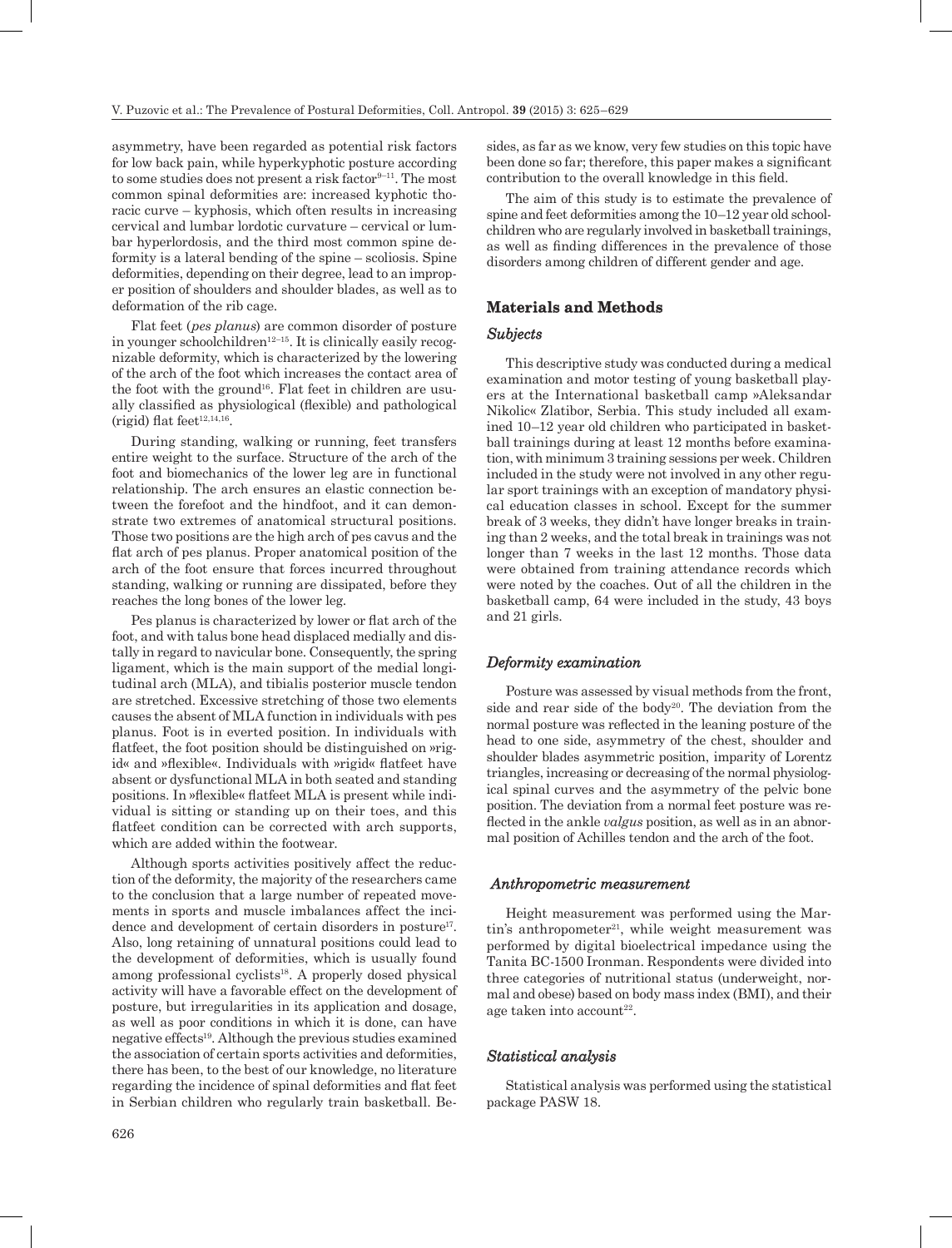For the description of the parameters of interest we used the methods of descriptive statistics: measures of central tendency (mean value), measures of variability (standard deviation), percentages and tabulation. When comparing dichotomous categorical data, we used the nonparametric Chi-Squared test.

# **Results**

The study included 64 children (43 boys, 21 girls). The prevalence of different types of spine and foot deformities is shown in groups defined by gender, age and nutritional status (Table 1). The sum of subjects with spine deformities and with flat feet was greater than the total number of subjects with deformities, because some subjects had both spine and feet deformities.

In Table 1, it can be seen that prevalence of spine deformities in male subjects was 65.1% (N=28), while the prevalence in female subjects was 28.57% (N=6). The Chi-square tests showed statistically significant difference in the prevalence of spine deformities between those two groups (p=0.006). Table 1 also shows prevalence of spine deformities among age groups, but Chi-square test didn't show significant difference between them (p=0.211). Prevalence of flat feet in boys was  $83.7\%$  (N=36) and in girls  $23.81\%$ (N=5). Boys had significantly higher prevalence of flat feet, which was assessed by Chi-square test ( $p=0.001$ ). Table 1 shows that flat feet were the most common in 10-year-old children, in which 10 out of 12 subjects (85.71%) possess that deformity and Chi square test shows that there was significant difference in prevalence of children of different age (p=0.036).

Table 2 shows the prevalence of different spine deformities in association with flat feet in groups defined by gender, age and nutritional status. The Chi-square test shows

**TABLE 2** PREVALENCE OF DIFFERENT SPINE DEFORMITIES ASSOCI-ATED WITH FLAT FEET, IN THE GROUPS DEFINED BY GENDER, AGE AND NUTRITIONAL STATUS

| Variable               | $SC + FF$  | $KY + FF$                   | $HY + FF$   |
|------------------------|------------|-----------------------------|-------------|
| Gender                 |            |                             |             |
| Male $(N=43)$          |            | 7 (16.28%) 13 (30.23%)      | 3(6.98%)    |
| Female $(N=21)$        | 2(9.52%)   | 1(4.76%)                    | 0           |
| Age                    |            |                             |             |
| 10 years old $(N=14)$  | 0          | $7(50\%)$                   | $\theta$    |
| 11 years old $(N=15)$  | 1(6.67%)   | 1(6.67%)                    | 1(6.67%)    |
| 12 years old $(N=35)$  | 8 (22.86%) | 6(17.14%)                   | 2(5.71%)    |
| Nutritional status     |            |                             |             |
| Underweight $(N=0)$    | $\Omega$   | $\theta$                    | $\Omega$    |
| Normal weight $(N=59)$ |            | 8 (13.56%) 13 (22.03%)      | $3(5.08\%)$ |
| Overweight $(N=5)$     | $1(20\%)$  | 1(20%)                      | 1(20%)      |
| Total (N=64)           |            | $9(14.06\%)$ 14 $(21.88\%)$ | 3(4.69%)    |
|                        |            |                             |             |

HY + FF – Hyperlordosis and Flat Feet, SC + FF – Scoliosis and Flat Feet, KY + FF – Kyphosis and Flat Feet

that there was not a statistically significant difference (p=0.946) in frequency of flat feet deformity between children with and without scoliosis, while in children with kyphosis there was a significantly higher frequency of flat feet than in children without that spine deformity  $(p=0.006)$ . In this study there were 4 children with lumbar hyperlordosis, and 3 of them had flat feet. The sample size of children with hyperlordosis was too small, so we considered that no statistically relevant data could be calculated. In children without spine deformity, there were 15 children with and 15 children without flat feet.

| PREVALENCE OF SPINE AND FOOT DEFORMITIES, IN THE GROUPS DEFINED BY GENDER, AGE AND NUTRITIONAL STATUS                    |                |               |              |             |             |              |  |  |
|--------------------------------------------------------------------------------------------------------------------------|----------------|---------------|--------------|-------------|-------------|--------------|--|--|
| Variable                                                                                                                 | $_{\rm SC}$    | ΚY            | HY           | TSD         | FF          | TD           |  |  |
| Gender                                                                                                                   |                |               |              |             |             |              |  |  |
| Male $(N=43)$                                                                                                            | 10(23.26%)     | 14 (32.56%)   | $4(9.3\%)$   | 28 (65.1%)  | 36 (83.7%)  | $41(95.3\%)$ |  |  |
| Female $(N=21)$                                                                                                          | 5(23.81%)      | 1(4.76%)      | $\mathbf{0}$ | 6(28.57%)   | 5(23.81%)   | 8 (38.1%)    |  |  |
| Age                                                                                                                      |                |               |              |             |             |              |  |  |
| 10 years old $(N=14)$                                                                                                    | $\overline{0}$ | 8 (57.14%)    | $\mathbf{0}$ | 8 (57.14%)  | 12 (85.71%) | 13 (92.86%)  |  |  |
| 11 years old $(N=15)$                                                                                                    | $3(20\%)$      | 1(6.67%)      | 1(6.67%)     | 5 (33.33%)  | $6(40\%)$   | 8 (53.33%)   |  |  |
| 12 years old $(N=35)$                                                                                                    | 12 (34.29%)    | 6(17.14%)     | 3(8.57%)     | 21 (60%)    | 23 (65.71%) | 28 (80%)     |  |  |
| Nutritional status                                                                                                       |                |               |              |             |             |              |  |  |
| Underweight $(N=0)$                                                                                                      | $\Omega$       | $\Omega$      | $\Omega$     | $\Omega$    | $\Omega$    | $\Omega$     |  |  |
| Normal weight $(N=59)$                                                                                                   | 14 (23.73%)    | 14 (23.73%)   | $3(5.1\%)$   | 31 (52.54%) | 36 (61.02%) | 44 (74.58%)  |  |  |
| Overweight $(N=5)$                                                                                                       | 1(20%)         | $1(20\%)$     | 1(20%)       | $3(60\%)$   | $5(100\%)$  | $5(100\%)$   |  |  |
| Total $(N=64)$                                                                                                           | $15(23.44\%)$  | $15(23.44\%)$ | 4(6.25%)     | 34 (53.13%) | 41 (64.06%) | 49 (76.56%)  |  |  |
| SC - Scoliosis, KY - Kyphosis, HY - Hyperlordosis, TSD - Total Spine Deformities, FF - Flat Feet, TD - Total Deformities |                |               |              |             |             |              |  |  |

**TABLE 1**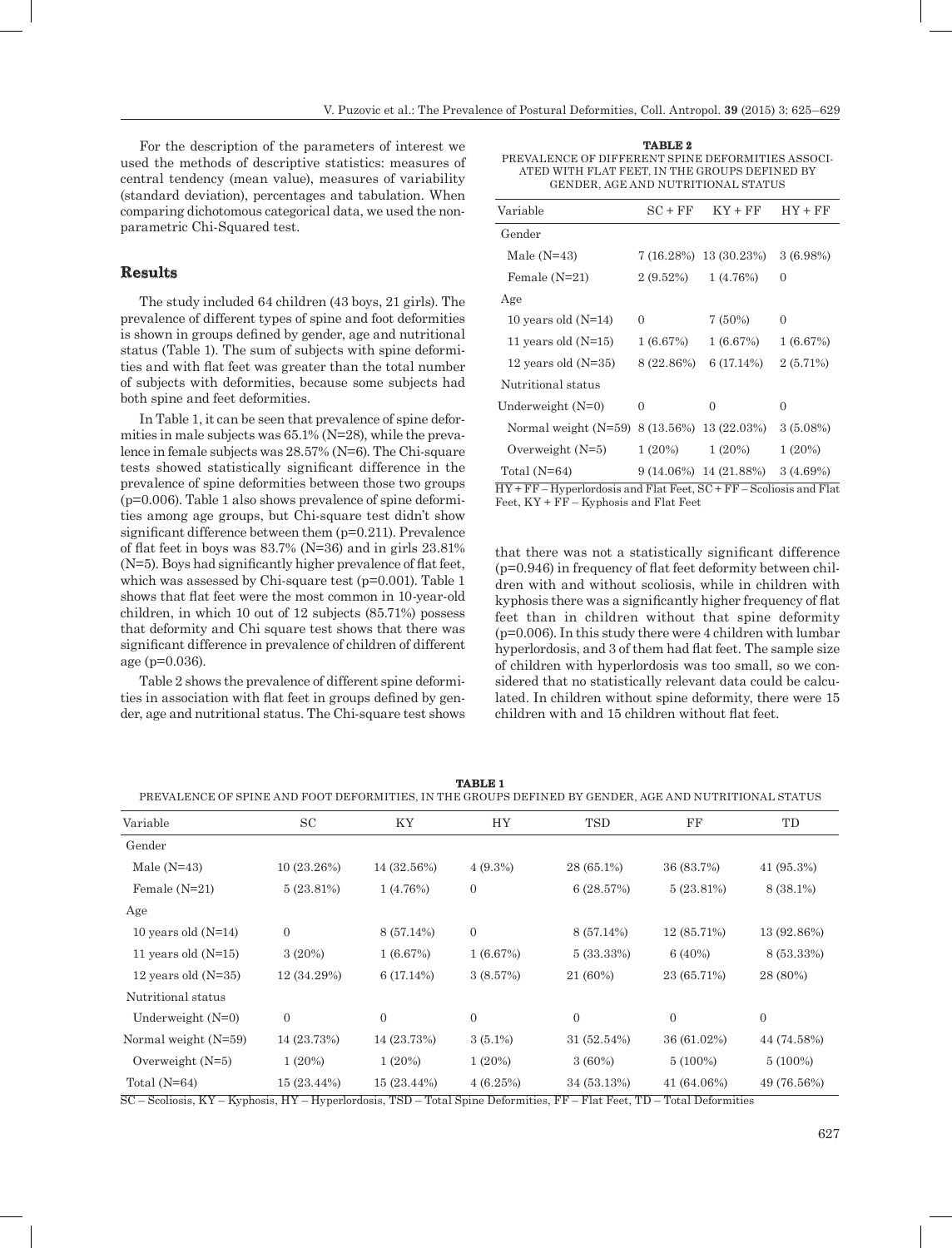#### **Discussion**

The prevalence of spinal deformities in our study was 53.13%. The boys had a significantly higher prevalence than girls,  $65.1\%$  compared to  $28.57\%$  (p=0.006). Other researchers also found high prevalence of spinal deformities; Bogdanovic<sup>23</sup> reported kyphosis in 43.14% in 11 year old pupils, while Milenkovic et al.<sup>24</sup> found it in 51.4% in children 7–10 years old. In our study, subjects were involved in basketball training three times a week for at least one year, although there is a lack of studies examining the influence of regular basketball training on postural deformities, the prevalence of those deformities are lower than in studies of some other authors<sup>23,24</sup>.

In this study we found that 23.44% subjects had one or more signs that can indicate scoliosis deformity, such as an improper position of shoulders and shoulder blades, Lorentz triangle imparity and etc. Other authors who examined children from this region who are not involved in sports activities reported various prevalence of scoliosis in their studies $25-27$ . It is hard to say that basketball and exercise training can have positive effect on scoliosis deformity, because there is very little evidence supporting that exercise and physiotherapy is beneficial in the treatment of patients with scoliosis<sup>28</sup>. In contrast to treatment of scoliosis, exercising and physical treatment of patients with kyphosis deformity appears to be accepted widely<sup>29</sup>.

The prevalence of flat feet deformity among subjects in this study was 64.06%; In flat feet prevalence there was a statistically significant difference between the sexes, and among children of different age. Male subjects had a significantly greater prevalence than female, 83.7% compared with 23.81% (p=0.001), also the largest prevalence was in children 10 years old, 85.71%. It is believed that the first critical period for developing flat feet in children is the righting period and the period of learning bipedal walking. During the next 4–6 years feet are developing, so at the age of 6 child's feet have features of an adult<sup>30</sup>. Almost all newborns have flat feet, and then the prevalence of this deformity decreases with  $age^{31,32}$  the children examined in this study should be distinguished having rigid and flexible flat feet $31,32$ .

In this research there was only 5 (7.81%) overweight subjects, which is less than the number of overweight sub-

#### **R E F E R E N C E S**

1. THIVEL D, TREMBLAY SM, CHAPUT JP, Curr Obes Repor, 2 (2013) 50. DOI: 10.1007/s13679-012-0032-9. — 2. WATANABE S, EGU-CHI A, KABARA K., ISHIDA H, Electromyogr Clin Neurophysiol, 47 (2007) 273. — 3. VRTOVEC T, PERNUS F, LIKAR B, Eur Spine J, 18 (2009) 593. DOI: 10.1007/s00586-009-0913-0. — 4. FENDER D, BAKER DLA, Surgery (Oxford), 29 (2011) 175. — 5. TAKAHASHI S, SUZUKI N, ASAZUMA T, KONO K, ONO T, TOYAMA Y, Spine, 32 (2007) 106. DOI: 10.1097/01.brs.0000251005.31255.25. — 6. KOUMBOURLIS CA, Pediatr Respir Rev, 7 (2006) 152. DOI: 10.1016/j.prrv.2006.04.009. — 7. LI S, YANG J, LI Y, ZHU L, LIN Y, Li X, HUANG Z, WANG H, Scoliosis,  $(2013)$  8:1. DOI: 10.1186/1748-7161-8-1. — 8. FREIDEL K, REICHEL D STEINER A, WARSCHBURGER P, PETERMANN F, WEISS HR, Stud Health Technol Inform, 88 (2002) 24. — 9. JONES GT, MACFARLANE GJ, Arch Dis Child, 90 (2005) 312. DOI: 10.1136/adc.2004.056812. — 10. TROUSSIER B, DAVOINE P, DE GAUDEMARIS R, FAUCONNIER J, PHELIP X, Scand J Rehabil Med, 26 (1994) 143. — 11. NISSINEN M, jects in general population<sup>33,34</sup>. Although it is a small number for a proper statistical analysis, it should be noticed that all 5 overweight subjects had flat feet. In the data from the literature overweight is considered one of the main risk factors for the development of flat feet<sup>35</sup>. The lack of overweight subjects in this study is probably under direct influence of regular trainings, which are dominantly aerobic in basketball sport. In this study, there were no underweight subjects; it might be influenced by regular sports trainings and activities, which improve appetite and are beneficial for metabolism.

#### **Conclusion**

Early diagnosis of spine and feet deformities in children is crucial indication for referral to orthopedic assessment and medical treatment. Therefore, current study investigated the prevalence of postural deformities among children, 10–12 years old, who regularly train basketball for at least 12 months. We believe that this study, which included 64 children, is a representative research sample of children population who attend in this type of sport training. To the best of the authors' knowledge, no data on this topic has been previously published in academic journals. However, the determination of degree and level of deformities require further investigation.

In present research, we observed high prevalence of postural deformities among the participating subjects, especially boys, who have been mostly diagnosed with flat feet deformity. The prevention of postural deformities is of great importance. This study showed that participation in basketball training is not enough, so specific physical activity and corrective exercises are advised regardless. The cooperation between parents, physicians, physical education teachers and sports coaches is playing essential role in this. Consequently, the prevention and early diagnosis of these deformities may be the most effective treatment of these disorders. Especially, having in mind that they could significantly compromise aesthetics and quality of life, these disorders reduce motor skills and adversely affect the work of some internal organs.

HELIOVAARA M, SEITSAMO J, ALARANTA H, POUSSA M, Spine, 19 (1994) 1367. — 12. HARRIS EJ, VANORE JV, THOMAS JL, KRAVITZ SR, MENDELSON SA, MENDICINO RW, SILVANI SH, GASSEN SC, J Foot Ankle Surg, 43 (2004) 341. DOI: 10.1053/j. jfas.2004.09.013. — 13. MIHAJLOVIĆ I, TONČEV I, HMJELOVJEC I, Acta Kinesiologica, 2 (2008) 103. — 14. MOSCA VS, J Child Orthop, 4 (2010) 107. DOI: 10.1007/s11832-010-0239-9. — 15. ROSE CRE. Internet J Orthop Surg, 6 (2007). — 16. NURZYNSKA D, DI MEGLIO F, CASTALDO C, LATINO F, ROMANO V, MIRAGLIA R, G GUERRA, L BRUNESE, S MONTAGNANI, Ital J Anat Embryol, 117 (2012) 98. — 17. STOSIC D, MILENKOVIC S, ZIVKOVIC D, Facta universitatis – series: Physical Education and Sport, 9 (2011) 375. — 18. MUYOR JM, LOPEZ-MINARRO PA, CASIMIRO AJ, ALACID F, ISMJ, 13 (2012) 122. — 19. ASADPOUR H, GHAREKHANI H, KARVANI V, Intl J Sport Std, 2 (2012) 406. — 20. PINEDA S, BAGO J, GILPEREZ C, CLIMENT JM, Scoliosis, (2006) 1: 18. — 21. ESTON R, REILLY T. Kinanthropometry